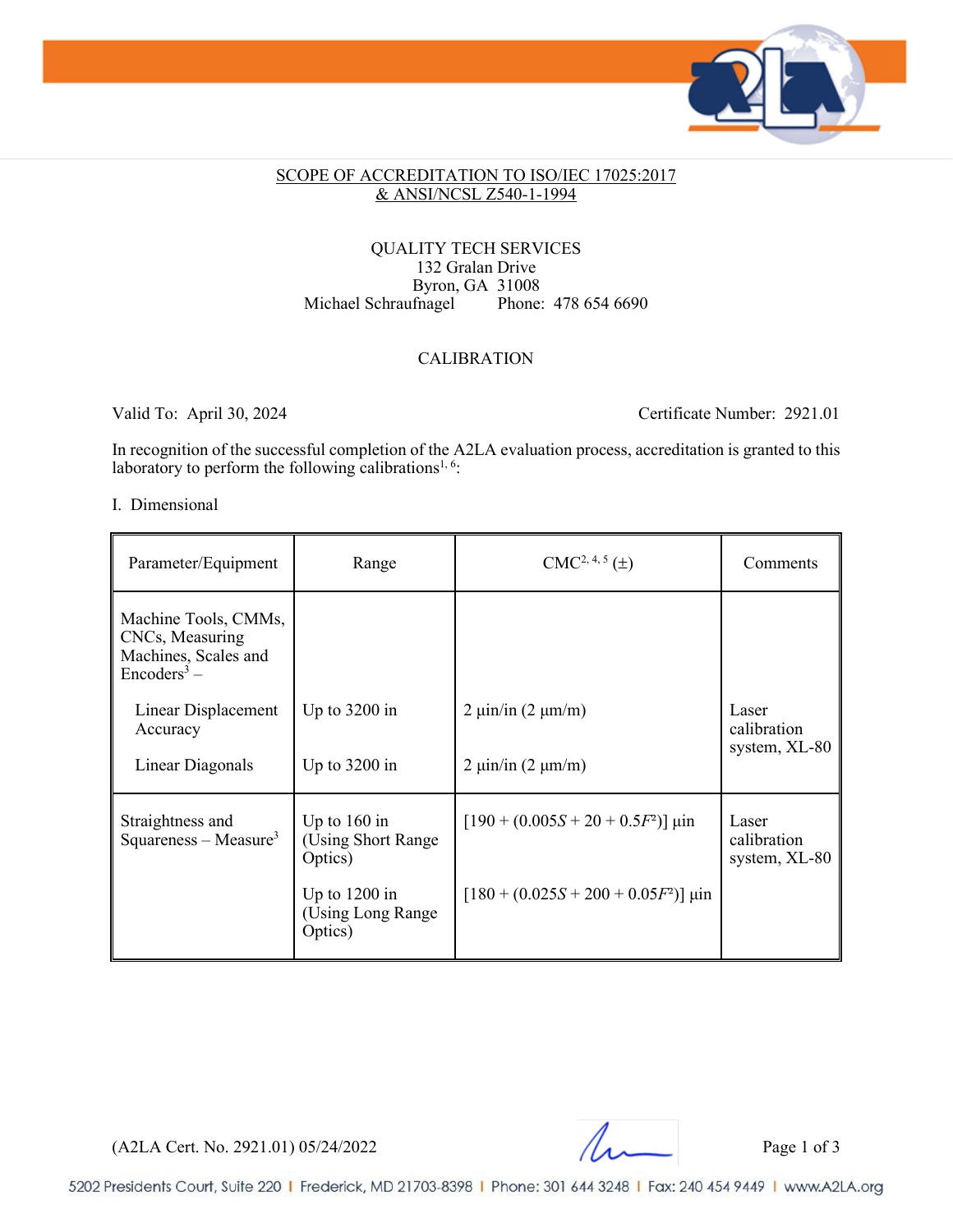| Parameter/Equipment                                                                                         | Range                             | $CMC2, 4, 5(\pm)$                                                                         | Comments                                                |
|-------------------------------------------------------------------------------------------------------------|-----------------------------------|-------------------------------------------------------------------------------------------|---------------------------------------------------------|
| Angular Displacement -<br>CNC, CMM,<br>Inclinometers and Levels <sup>3</sup>                                | $(-10 \text{ to } 10)^{\circ}$    | $[0.38 + (0.006A + 0.1 +$<br>$(0.007F)$ ] arc seconds<br>$0.02A$ µrad<br>$(0.5 + 0.1M)$ m | Laser calibration<br>system, XL-80                      |
| Angle – Measure <sup>3</sup>                                                                                | Up to 40 000 $\mu$ m/m            | $3.4 \mu m/m$ (0.7 arc seconds)                                                           | Wyler electronic<br>levels, wireless                    |
| Rotational Positioning –<br>Rotary Encoders,<br>Inclinometers/Levels,<br>Rotary Indexes/Tables <sup>3</sup> | $(-360 \text{ to } 360)$ °        | $[2.2 + (0.006A + 0.1)]$ arc<br>seconds<br>$0.02A$ µrad<br>$(0.5 + 0.1M)$ m               | RX10, Ultradex<br>rotary calibrator,<br>wireless XR20-W |
| Circular Interpolation<br>Volume - CMMs, CNC<br>and Machine Tools <sup>3</sup>                              | $(50 \text{ to } 600) \text{ mm}$ | $[2.4 + (0.4 \frac{9}{6}V)]$ µm                                                           | QC20-W ball bar,<br>wireless                            |

<sup>1</sup> This laboratory offers commercial calibration and field calibration service.

- <sup>2</sup> Calibration and Measurement Capability Uncertainty (CMC) is the smallest uncertainty of measurement that a laboratory can achieve within its scope of accreditation when performing more or less routine calibrations of nearly ideal measurement standards or nearly ideal measuring equipment. CMCsrepresent expanded uncertainties expressed at approximately the 95 % level of confidence, usually using a coverage factor of  $k = 2$ . The actual measurement uncertainty of a specific calibration performed by the laboratory may be greater than the CMC due to the behavior of the customer's device and to influences from the circumstances of the specific calibration.
- <sup>3</sup> Field calibration service is available for this calibration. Please note the actual measurement uncertainties achievable on a customer's site can normally be expected to be larger than the CMC found on the A2LA Scope. Allowance must be made for aspects such as the environment at the place of calibration and for other possible adverse effects such as those caused by transportation of the calibration equipment. The usual allowance for the actual uncertainty introduced by the item being calibrated, (e.g., resolution) must also be considered and this, on its own, could result in the actual measurement uncertainty achievable on a customer's site being larger than the CMC.
- <sup>4</sup> In the statement of CMC, *S* is displayed straightness reading in μin; *F* is distance traveled in feet; *A* is the displayed angle in arc seconds; A is the angle measured in μradians; *M* is the linear measurement between angular interferometer and reflection in meters; and  $V$  is the radial circularity variation reading in  $\mu$ m.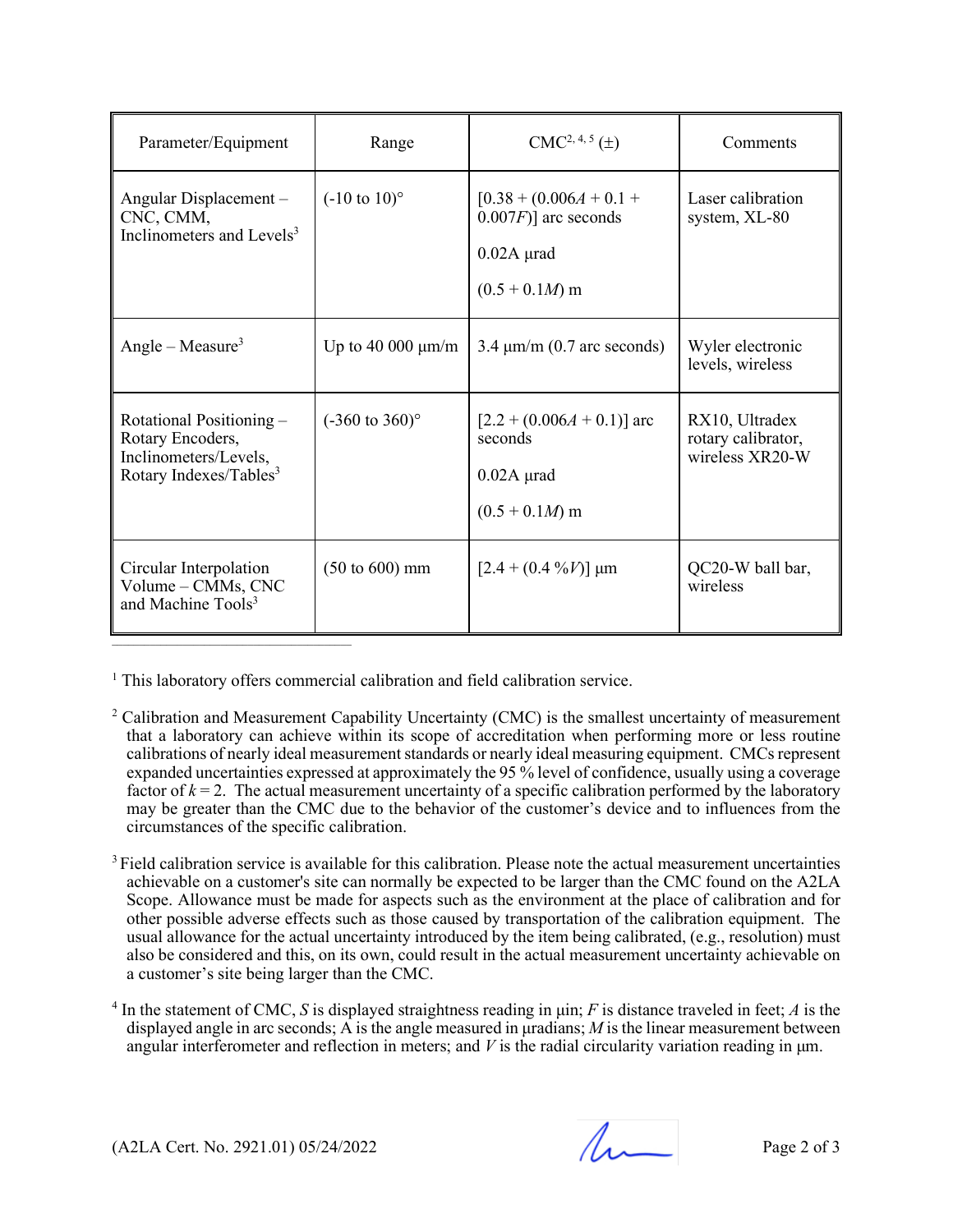$<sup>5</sup>$  The type of instrument or material being calibrated is defined by the parameter. This indicates the</sup> laboratory is capable of calibrating instruments that measure or generate the values in the ranges indicated for the listed measurement parameter.

<sup>6</sup> This scope meets A2LA's *P112 Flexible Scope Policy.*

(A2LA Cert. No. 2921.01) 05/24/2022 Page 3 of 3